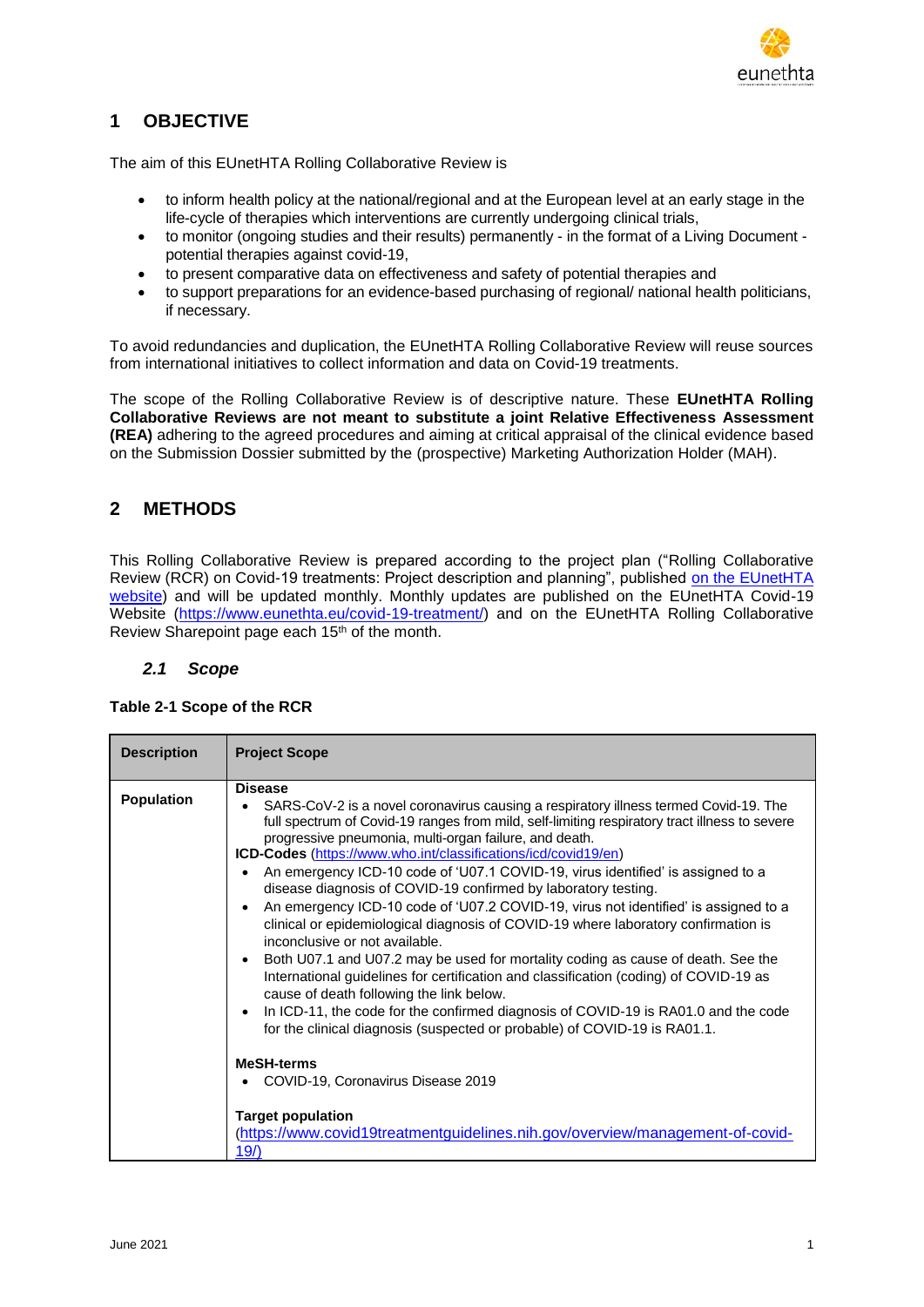

|                     | Asymptomatic or pre-symptomatic Infection: Individuals who test positive for SARS-CoV-2<br>$\bullet$<br>by virologic testing using a molecular diagnostic (e.g., polymerase chain reaction) or<br>antigen test, but have no symptoms.<br>Mild Illness: Individuals who have any of the various signs and symptoms of COVID 19<br>(e.g., fever, cough, sore throat, malaise, headache, muscle pain) without shortness of<br>breath, dyspnoea, or abnormal chest imaging.<br>Moderate Illness: Individuals who have evidence of lower respiratory disease by clinical<br>assessment or imaging and a saturation of oxygen (SpO2) ≥94% on room air at sea level.<br>Severe Illness: Individuals who have respiratory frequency >30 breaths per minute,<br>SpO2 <94% on room air at sea level, ratio of arterial partial pressure of oxygen to fraction<br>of inspired oxygen (PaO2/FiO2) <300 mmHg, or lung infiltrates >50%.<br>Critical Illness: Individuals who have respiratory failure, septic shock, and/or multiple<br>organ dysfunction. |
|---------------------|-----------------------------------------------------------------------------------------------------------------------------------------------------------------------------------------------------------------------------------------------------------------------------------------------------------------------------------------------------------------------------------------------------------------------------------------------------------------------------------------------------------------------------------------------------------------------------------------------------------------------------------------------------------------------------------------------------------------------------------------------------------------------------------------------------------------------------------------------------------------------------------------------------------------------------------------------------------------------------------------------------------------------------------------------|
| <b>Intervention</b> | [Intervention reviewed in the respective RCR]                                                                                                                                                                                                                                                                                                                                                                                                                                                                                                                                                                                                                                                                                                                                                                                                                                                                                                                                                                                                 |
| Comparison          | Any active treatment, placebo, or standard of care.                                                                                                                                                                                                                                                                                                                                                                                                                                                                                                                                                                                                                                                                                                                                                                                                                                                                                                                                                                                           |
|                     | Rationale: Since there is no gold standard treatment any comparator is acceptable as well as<br>the above listed interventions.                                                                                                                                                                                                                                                                                                                                                                                                                                                                                                                                                                                                                                                                                                                                                                                                                                                                                                               |
| Outcomes            | Main outcome:<br>All-cause Mortality (Survival)<br>$\bullet$<br><b>Additional Outcomes:</b><br>Efficacy:<br>Length of hospital stay,<br>$\bullet$<br>Viral burden (2019-nCoV RT-PCR negativity),<br>$\bullet$<br>Clinical progression (WHO Clinical Progression Scale measured daily over the<br>$\bullet$<br>course of the study),<br>Rates of hospitalization and of patients entering ICU,<br>٠<br>Duration of mechanical ventilation,<br>$\bullet$<br>Quality of life.<br>$\bullet$<br>Safety:<br>Adverse events (AE),<br>$\bullet$<br>Severe adverse events (SAE),<br>$\bullet$<br>Withdrawals due to AEs,<br>٠<br>Most frequent AEs,<br>$\bullet$<br>Most frequent SAEs.<br>Rationale: We will give priority according to the Core Outcome Set for Clinical Trials on<br>Coronavirus Disease 2019<br>(https://www.ncbi.nlm.nih.gov/pmc/articles/PMC7102592/pdf/main.pdfc)<br>and a minimal common outcome measure set for COVID-19 clinical research from the WHO                                                                       |
|                     | Working Group on the Clinical Characterisation and Management of COVID-19 infection.                                                                                                                                                                                                                                                                                                                                                                                                                                                                                                                                                                                                                                                                                                                                                                                                                                                                                                                                                          |
| <b>Study design</b> | Efficacy: randomised controlled trials (RCT)<br>Safety: observational studies (comparative or single-arm prospective studies and registries)                                                                                                                                                                                                                                                                                                                                                                                                                                                                                                                                                                                                                                                                                                                                                                                                                                                                                                  |

### *2.2 Sources of information*

According to the project plan, this Rolling Collaborative Review is based on two main mandatory sources and one optional source of information, as described below: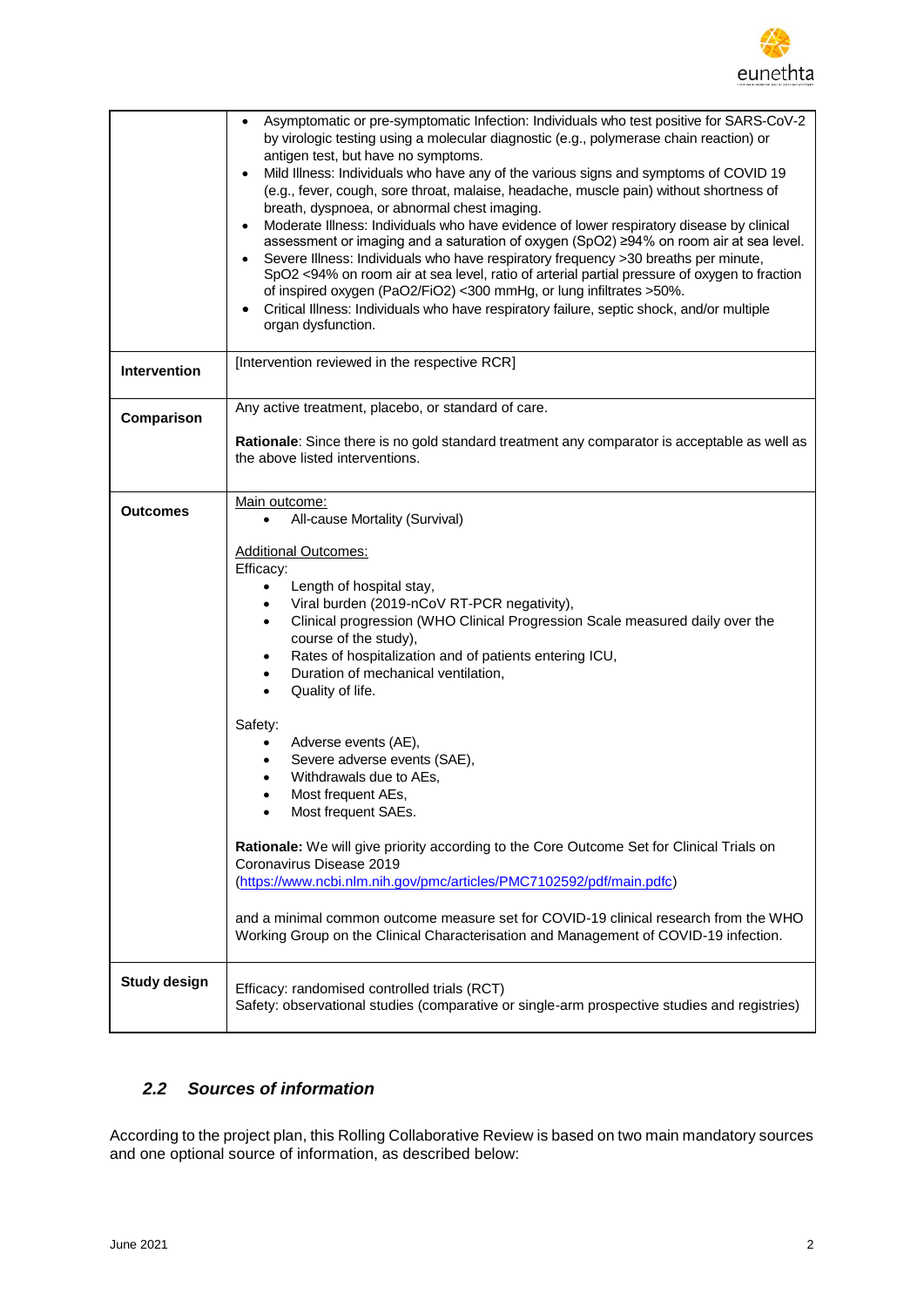

#### **1. Summary of findings(SoF) table for published RCTs related to effectiveness and safety:**

This section is mandatory and is based on the living systematic review and Network Meta-Analysis (NMA) created by the partnering institute of DEPLazio: [find the PROSPERO protocol here.](http://www.fvcalabria.unicz.it/COVID-19/REVIEW/comparative%20effectiveness%20of%20pharmacological%20interventions%20for%20COVID_19_%20a%20living%20systematic%20review.pdf) DEPLazio provided until the 31<sup>st</sup> of May 2021 updates for the SoF table on a monthly basis to the EUnetHTA partners authoring the respective Rolling CR documents and who have integrated this information accordingly.

From June on the Authoring team has updated the SoF table monthly with the use of covid-nma.com. (COVID-NMA initiative: find the living review protocol [here\)](https://www.cochranelibrary.com/cdsr/doi/10.1002/14651858.CD013769/full).

From June 2021, the literature search is used from COVID-NMA initiative according living review protocol, or is conducted by authors of this RCR in the following databases:

The literature search is conducted in the following databases:

- Cochrane Central Register of Controlled Trials (CENTRAL), in the Cochrane Library
- MEDLINE, accessed via OVID
- Embase, accessed via OVID

| <b>Population</b><br>People affected by COVID-19, as defined by the authors of the studies. No limits in<br>terms of gender or ethnicity.<br>SARS-CoV-2 is a novel coronavirus causing a respiratory illness termed Covid-19. It<br>started spreading in December 2019, and was declared a pandemic by the World<br>Health Organisation on 11th March 2020. The full spectrum of Covid-19 ranges from<br>mild, self-limiting respiratory tract illness to severe progressive pneumonia, multi-organ<br>failure, and death. |
|----------------------------------------------------------------------------------------------------------------------------------------------------------------------------------------------------------------------------------------------------------------------------------------------------------------------------------------------------------------------------------------------------------------------------------------------------------------------------------------------------------------------------|
|                                                                                                                                                                                                                                                                                                                                                                                                                                                                                                                            |
|                                                                                                                                                                                                                                                                                                                                                                                                                                                                                                                            |
| <b>Intervention</b><br>Interventions for the treatment of people affected by COVID-19, including<br>pharmacological interventions (e.g. antibiotics, antibodies, antimalarial, antiviral,<br>antiretroviral, immune-suppressors/modulators, kinase inhibitors) and their<br>combinations.                                                                                                                                                                                                                                  |
| Comparison<br>Any active treatment, placebo, or standard of care.                                                                                                                                                                                                                                                                                                                                                                                                                                                          |
| <b>Outcomes</b><br>All-cause mortality                                                                                                                                                                                                                                                                                                                                                                                                                                                                                     |
| Additional outcomes: Length of hospital stay, 2019-nCoV RT-PCR negativity,<br>PaO2/FiO2, Duration of mechanical ventilation, radiological imaging, Adverse<br>events, Severe adverse events.                                                                                                                                                                                                                                                                                                                               |
| Randomised controlled trials (RCT); no restriction on language of publication<br>Study design                                                                                                                                                                                                                                                                                                                                                                                                                              |

To identify preprints of preliminary reports of work that have not been peer-reviewed, the following sources are searched:

- medRxiv Health Sciences
- bioRxiv Biology

In addition to the sources and strategies described above, registers of ongoing studies are screened. Key conferences and conference proceedings are considered.

#### Data extraction, Risk of bias assessment, data synthesis:

The search results are screened, full texts of studies are assessed and study characteristics and outcome data are extracted according to pre-defined criteria.

Risk of bias is assessed using the criteria outlined in the Cochrane Handbook for Systematic Reviews of Interventions [\[1\]](#page-5-0) or reused from one living SR/MA source [\[2\]](#page-5-1). Each study was presented with the Cochrane Risk of bias 2 (RoB 2) tool for RCTs [\[3\]](#page-5-2).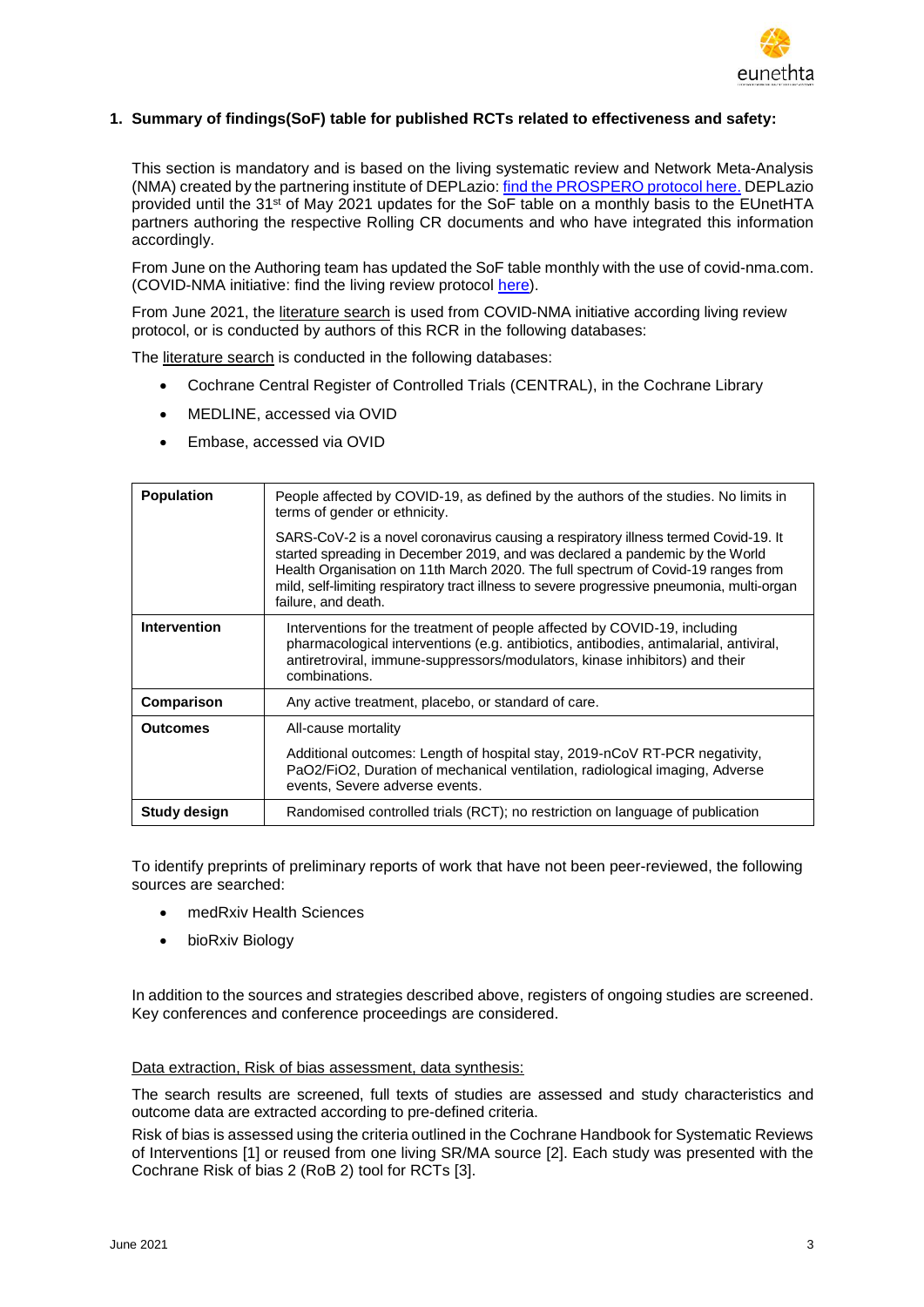

Dichotomous outcomes are analysed by calculating the relative risk (RR) for each trial with the uncertainty in each result being expressed by its 95% confidence interval (CI).Continuous outcomes are analysed by calculating the mean difference (MD) with the relative 95% CI when the study used the same instruments for assessing the outcome.

The standardised mean difference (SMD) is applied when studies used different instruments. Pairwise meta-analyses is performed for primary and secondary outcomes using a random-effects model in RevMan for every treatment comparison [\[4\]](#page-5-3). Network meta-analysis (NMA) is performed for the primary outcome. For rating the certainty of the evidence, the GRADE approach is being used [\[5\]](#page-5-4).

From June 2021, if new RCTs are published, certainty of evidence have been reused from already published living systematic reviews/meta-analysis (SRs/MA) source from the international COVID-NMA initiative.

Sources: <http://deplazio.net/farmacicovid/index.html> or<https://covid-nma.com/> for SoF

#### **2. Table(s) on published (peer reviewed) observational studies for safety results:**

This section is optional. Therefore this section will be excluded and a rationale will be provided if the Authoring team does not include observational studies in the RCR.

The literature search is conducted on a monthly basis using the following sources:

<https://www.fhi.no/en/qk/systematic-reviews-hta/map/>

| <b>Population</b>   | See project Scope                                                                                                                                             |
|---------------------|---------------------------------------------------------------------------------------------------------------------------------------------------------------|
| <b>Intervention</b> | [Intervention reviewed in the respective RCR]                                                                                                                 |
| Comparison          | Any active treatment, placebo, or standard of care.                                                                                                           |
| <b>Outcomes</b>     | See project Scope                                                                                                                                             |
| <b>Study design</b> | Inclusion criteria: Prospective non-randomised controlled trials, prospective case<br>series (i.e. comparative or single-arm prospective studies), registries |
|                     | Exclusion criteria: retrospective studies, case studies/ case reports, observational<br>studies that do not report safety data                                |

Two researchers from NIPHNO carry out title and abstract screening and assess the full texts of all potentially eligible studies.

One researcher of the authoring team extracts the data and assesses the risk of bias using Robins-I [\(https://training.cochrane.org/handbook/current/chapter-25\)](https://training.cochrane.org/handbook/current/chapter-25).

Results are presented in tabular form for all included studies.

#### **3. Table(s) on ongoing trials:**

This section is mandatory and the following clinical trial registries are searched on a monthly basis:

- ClinicalTrials.gov:<https://clinicaltrials.gov/>
- ISRCTN:<https://www.isrctn.com/>
- European Clinical Trials Registry:<https://www.clinicaltrialsregister.eu/>

Inclusion criteria: Randomised controlled trials, Controlled trials

One researcher of the authoring team is searching and extracting the data for the eligible studies. At the drafting stage of each update, the author team verifies whether the status of previously identified studies has changed. This is done by verifying the date of the last update posted in the trial registers. In addition, trial register IDs of all previously identified studies are entered in both PubMed and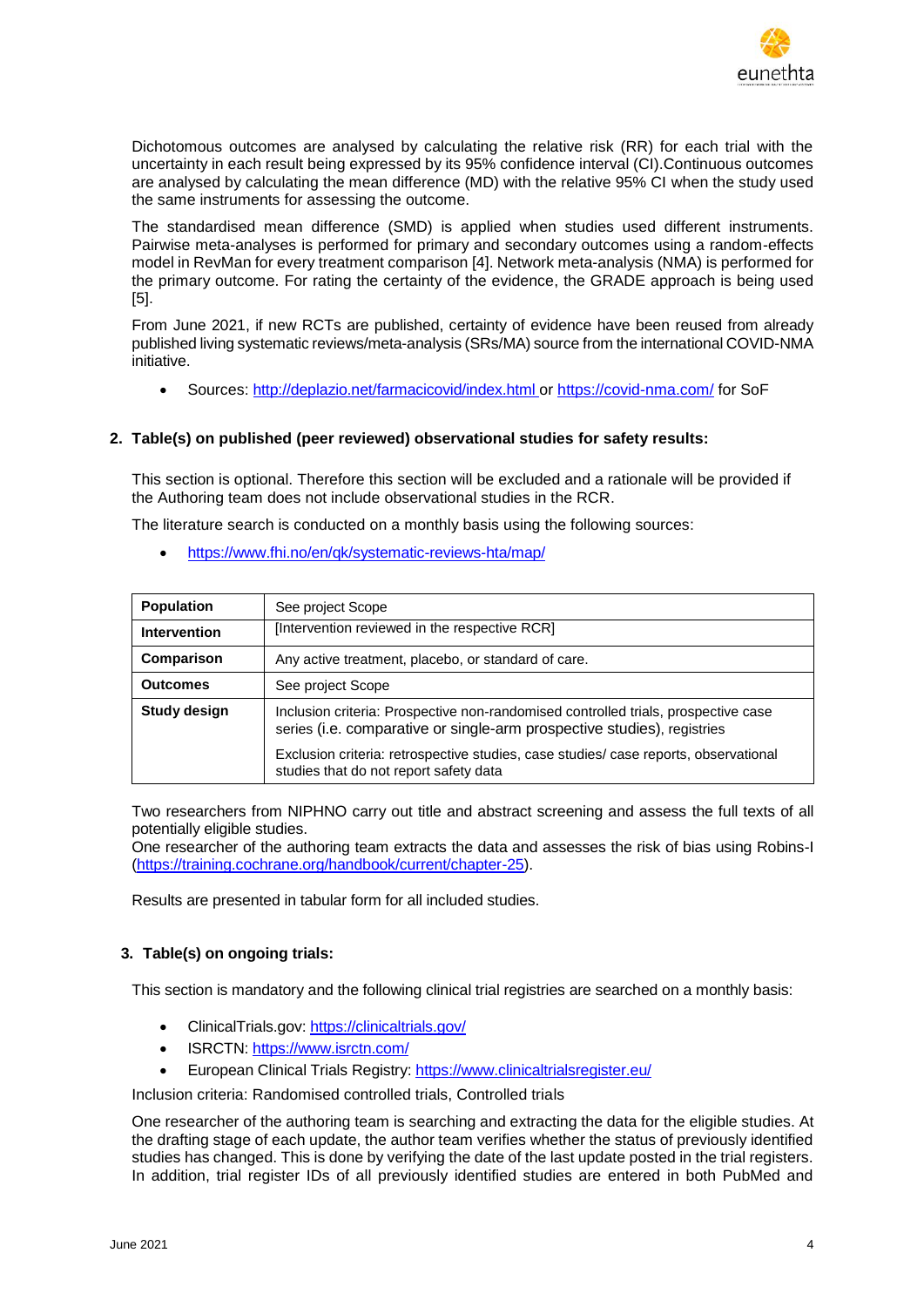

Google (google.com) to verify if previously identified studies have been published since the last update. In Google, the first 10 hits are screened for this purpose.

Data are presented in tabular form.